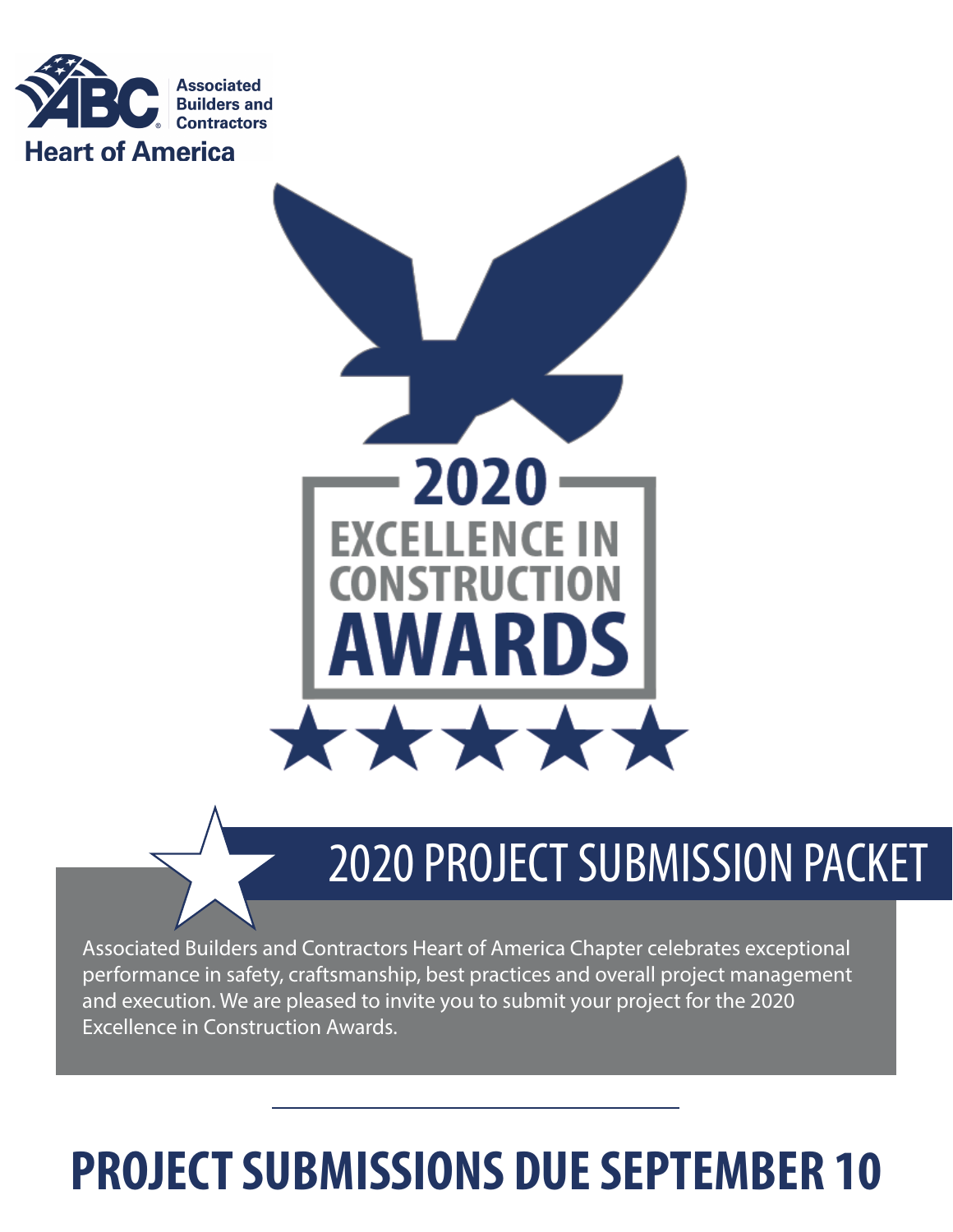#### **ENTRY REQUIREMENTS ENTRY REQUIREMENTS**

- 1. Only ABC Heart of America Chapter contractor members in good standing are eligible to enter.
- 2. Projects must be completed between September 1, 2019 and August 31, 2020. All entries are due September 10, 2020.
- 3. No company that experiences a safety-related fatality of a direct employee in the United States within the current program year (September 1, 2019 - August 31, 2020) is eligible for an Excellence in Construction Award. If a subsidiary is a direct ABC member versus part of a larger holding company member, then the subsidiary with a safety-related fatality is not eligible, but another subsidiary of the same holding company may be.

 A company that experienced a safety-related fatality of a direct employee in the United States during the three years before the current program year is required to provide additional information regarding action that has been taken following the fatality.

 No project that involves prime, multi-prime or sub-trade contractors with a safety-related fatality is eligible to be considered for an award.

- 4. There is a \$295 fee for each project submitted in a category. Payment must be received by check or credit card no later than September 10, 2020.
- 5. Projects may only be entered in one category. ABC reserves the right to change the entry category.
- 6. Entries may only be electronically submitted. No physical entry binders will be accepted.
- 7. ABC has the right to use photos submitted by the contractor to promote merit shop construction.

#### **FORMAT REQUIREMENTS**

- 1. Each project entry must be submitted in one single .pdf le. Entries will be printed for judging purposes.
- 2. Please use standard 8.5 x 11-inch size page format.
- 3. Photos should be included in .pdf submission within the photography section. High-resolution images should also be submitted separately. These images will be utilized in event marketing, project canvases, project highlight video clips, etc. Please follow photography guidelines as outlined in Table of Contents.
- 4. All entries must follow the Table of Contents (TOC), in the same order listed, as outlined.

#### **JUDGING CRITERIA + WINNER NOTIFICATION**

- Each project may be entered in only one category.
- ABC reserves the right to change an entry's original category based on overall submissions. Detailed category descriptions are listed in this project entry guideline booklet.
- Each project entry can earn a total of 100 points. The different sections and point values are listed in Scoring Matrix with detailed requirements listed in Table of Contents. Read each section thoroughly and carefully. Your answers and explanations should be clear and succinct, as the quality of an entry's presentation will have an impact on its opportunity to win. Omitting or neglecting information will result in reduced points. The panel of judges includes a cross section of industry experts, including owners, architects, engineers and other professionals.
- Payment must be submitted on or before September 10, 2020 to be submitted for judging.
- Finalists will be confidentially notified prior to the awards banquet if their project is in the running for an Excellence in Construction Award. The awards dinner will be held Thursday, November 5, 2020 the North Club at Arrowhead Stadium in Kansas City, Missouri where the winning projects will be announced. Winning projects of the ABC Heart of America Awards Program will also be eligible to submit their projects in the ABC National Excellence in Construction Awards. Details of the ABC National requirements, submittal details and deadlines can be found at www.abc.org/eic. \*The safety of our members is our top priority, the awards banquet may be held virtually pending the status of COVID-19.



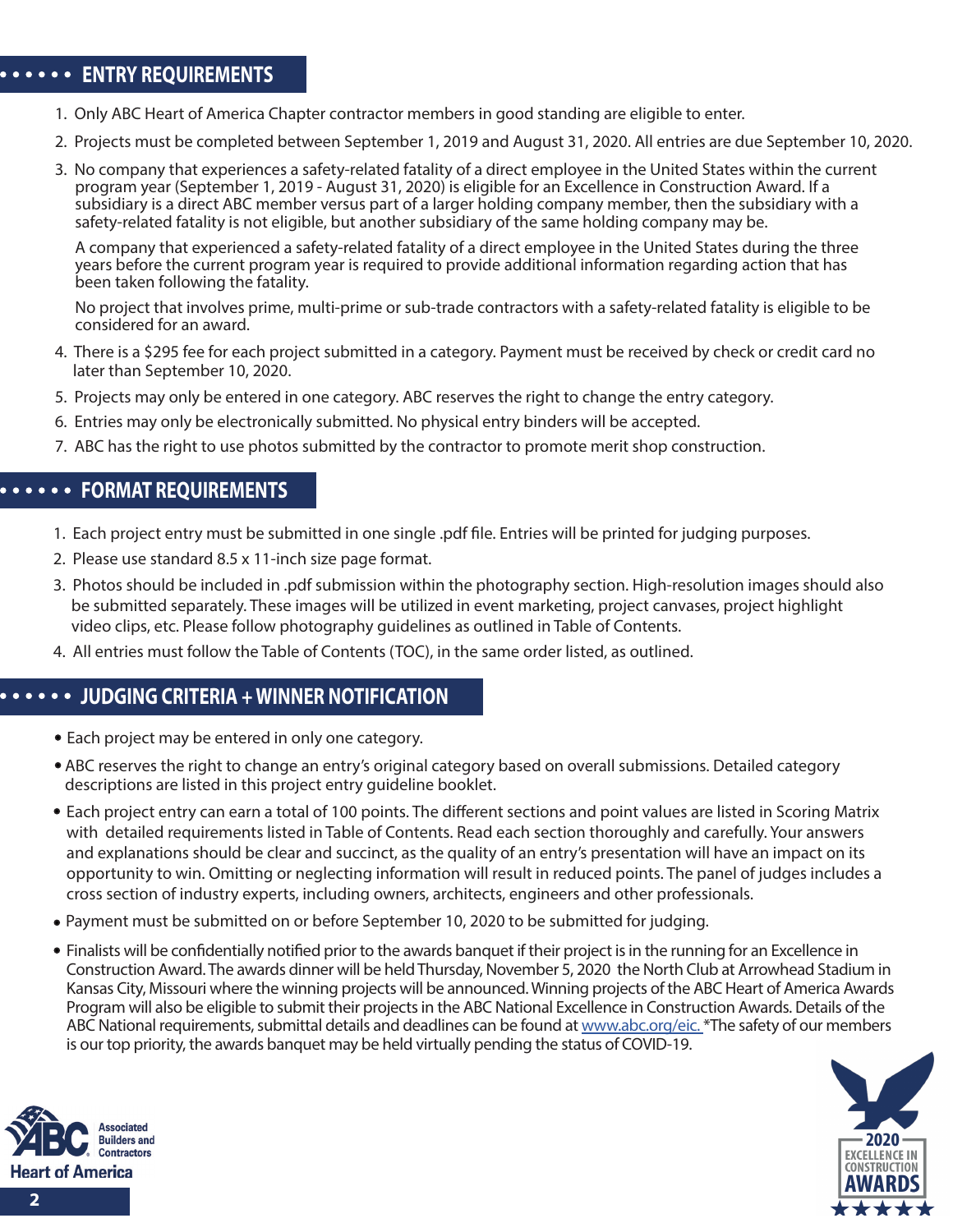## **Project performed as GENERAL CONTRACTOR OR CONSTRUCTION MANAGER**

| <b>CATEGORY</b>                                                                                                                              | <b>SUB CATEGORY BY COST</b> |  |                           |                          |
|----------------------------------------------------------------------------------------------------------------------------------------------|-----------------------------|--|---------------------------|--------------------------|
| <b>COMMERCIAL</b><br>Office buildings, retail facilities, banks, hotels, museums,<br>mixed-use buildings, etc.                               | <b>Under \$5 Million</b>    |  | <b>\$5 - \$10 Million</b> | <b>Over \$10 Million</b> |
| <b>HEALTHCARE</b><br>Hospitals, nursing homes, assisted living, licensed<br>medical facilities, laboratories, etc.                           |                             |  | no sub category           |                          |
| <b>INFRASTRUCTURE: HEAVY</b><br>Streets, highways, parks, dams, bridges, etc.                                                                | no sub category             |  |                           |                          |
| <b>HISTORICAL RESTORATION/RENOVATION</b><br>Restoration of buildings registered as historical, or<br>eligible to be registered as historical |                             |  | no sub category           |                          |
| <b>INDUSTRIAL</b><br>Manufacturing plants, processing plants, testing<br>facilities, refineries and similar, etc.                            | <b>Under \$5 Million</b>    |  |                           | <b>Over \$5 Million</b>  |
| <b>INSTITUTIONAL</b><br>Schools, churches, prisons, stadiums, sports arenas,<br>performing arts centers, zoos, airports, etc.                | <b>Under \$5 Million</b>    |  |                           | <b>Over \$5 Million</b>  |
| <b>PUBLIC WORKS/ENVIRONMENTAL</b><br>Communication towers, statues, locks & dams, water<br>treatment plants, sewer treatment plants, etc.    |                             |  | no sub category           |                          |
| <b>RENOVATION</b><br>Renovations of non-historical, existing buildings                                                                       |                             |  | no sub category           |                          |
| <b>RESIDENTIAL</b><br>Single family and multi-family dwellings, independent<br>living retirement communities, etc.                           |                             |  | no sub category           |                          |
| <b>SPECIALTY</b><br>Not specifically referred to in the above categories                                                                     |                             |  | no sub category           |                          |

*ABC Heart of America winners are eligible to submit their entry in ABC National's Excellence in Construction program. Questions? Contact Michele at ABC (816) 994-5990 or michele@abcksmo.org.*



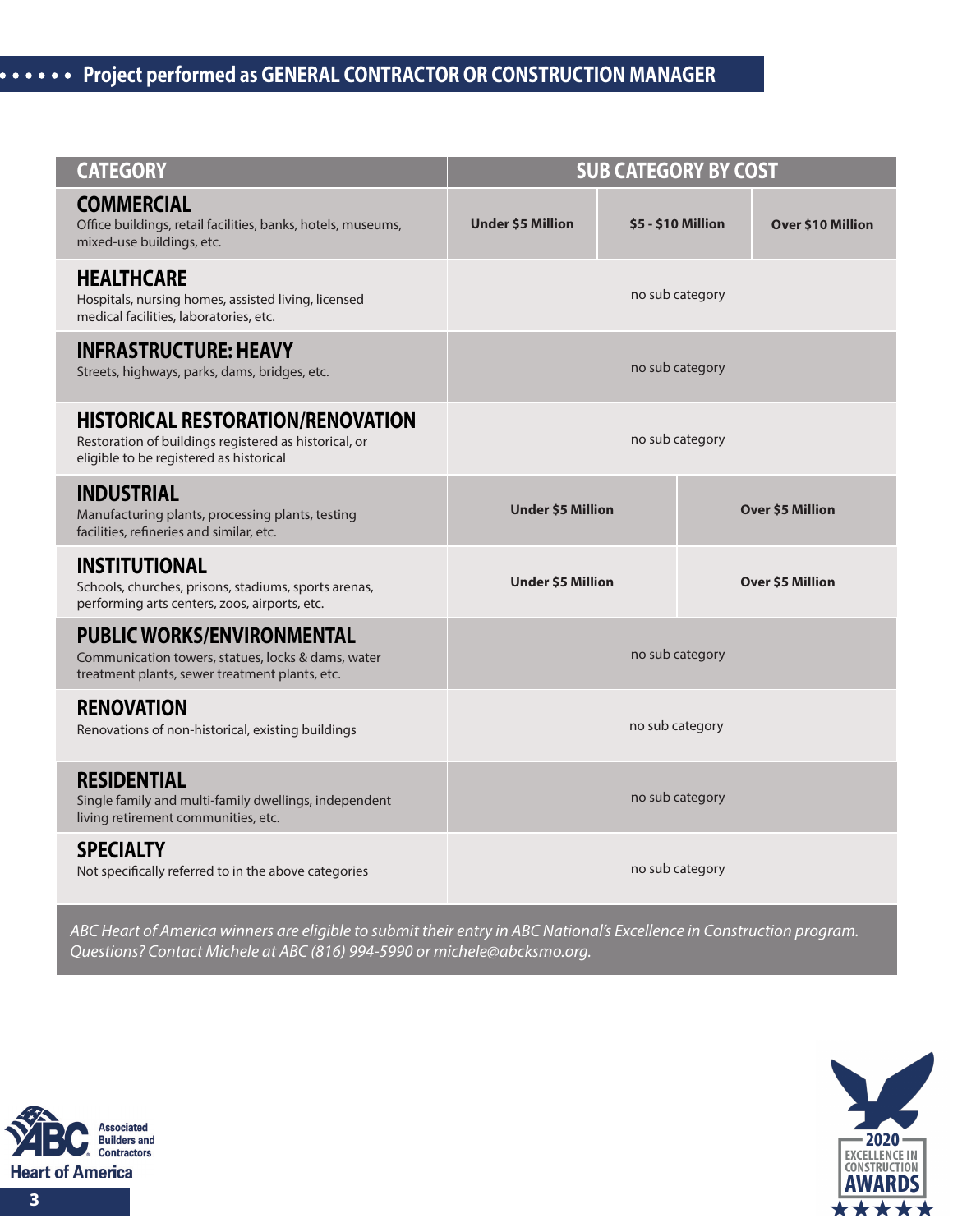# **Project performed as SPECIALTY CONTRACTOR (Not as general contractor or construction manager)**

| <b>CATEGORY</b>                                                                                                                                                                                                                                                                                                                                              |                          | <b>SUB CATEGORY BY COST</b> |
|--------------------------------------------------------------------------------------------------------------------------------------------------------------------------------------------------------------------------------------------------------------------------------------------------------------------------------------------------------------|--------------------------|-----------------------------|
| <b>ELECTRICAL COMMERCIAL/INSTITUTIONAL</b><br>New construction, office buildings, retail facilities, banks,<br>hotels, schools, churches, hospitals, nursing homes,<br>laboratories, outdoor lighting, shopping centers, call<br>centers, multi-family residential, fountain features in a<br>commercial facility, sports arenas, alarms, parking lots, etc. | <b>Under \$2 Million</b> | \$2 - \$10 Million          |
| <b>ELECTRICAL INDUSTRIAL</b><br>Hospitals, nursing homes, assisted living, licensed medical<br>facilities, laboratories, etc.                                                                                                                                                                                                                                | <b>Under \$2 Million</b> | <b>\$2 - \$10 Million</b>   |
| <b>INTERIOR/EXTERIOR</b><br>Metal stud and gypsum, ceiling finishes, painting and wall<br>finishes, flooring, glass & glazing, pre-cast, stone, roofing,<br>masonry, tilt-up, etc.                                                                                                                                                                           |                          | no sub category             |
| <b>MECHANICAL COMMERCIAL/INSTITUTIONAL</b><br>New construction, office buildings, retail facilities, banks,<br>hotels, schools, churches, hospitals, nursing homes,<br>laboratories, outdoor lighting, shopping centers, call<br>centers, multi-family residential, fountain features in a<br>commercial facility, sports arenas, alarms, parking lots, etc. | <b>Under \$2 Million</b> | <b>\$2 - \$10 Million</b>   |
| <b>MECHANICAL INDUSTRIAL</b><br>Manufacturing plants, processing plants, data centers, clean<br>rooms, printing and processing centers, airports, animal<br>facilities or electrical renovation in an existing industrial<br>facility, etc.                                                                                                                  | <b>Under \$2 Million</b> | \$2 - \$10 Million          |
| <b>SPECIALTY</b><br>Landscaping, paving, parking lots, roofing, artistic<br>scaffolding, unique projects, foundation features, art, etc.                                                                                                                                                                                                                     |                          | no sub category             |

*ABC Heart of America winners are eligible to submit their entry in ABC National's Excellence in Construction program. Questions? Contact Michele at ABC (816) 994-5990 or michele@abcksmo.org.*



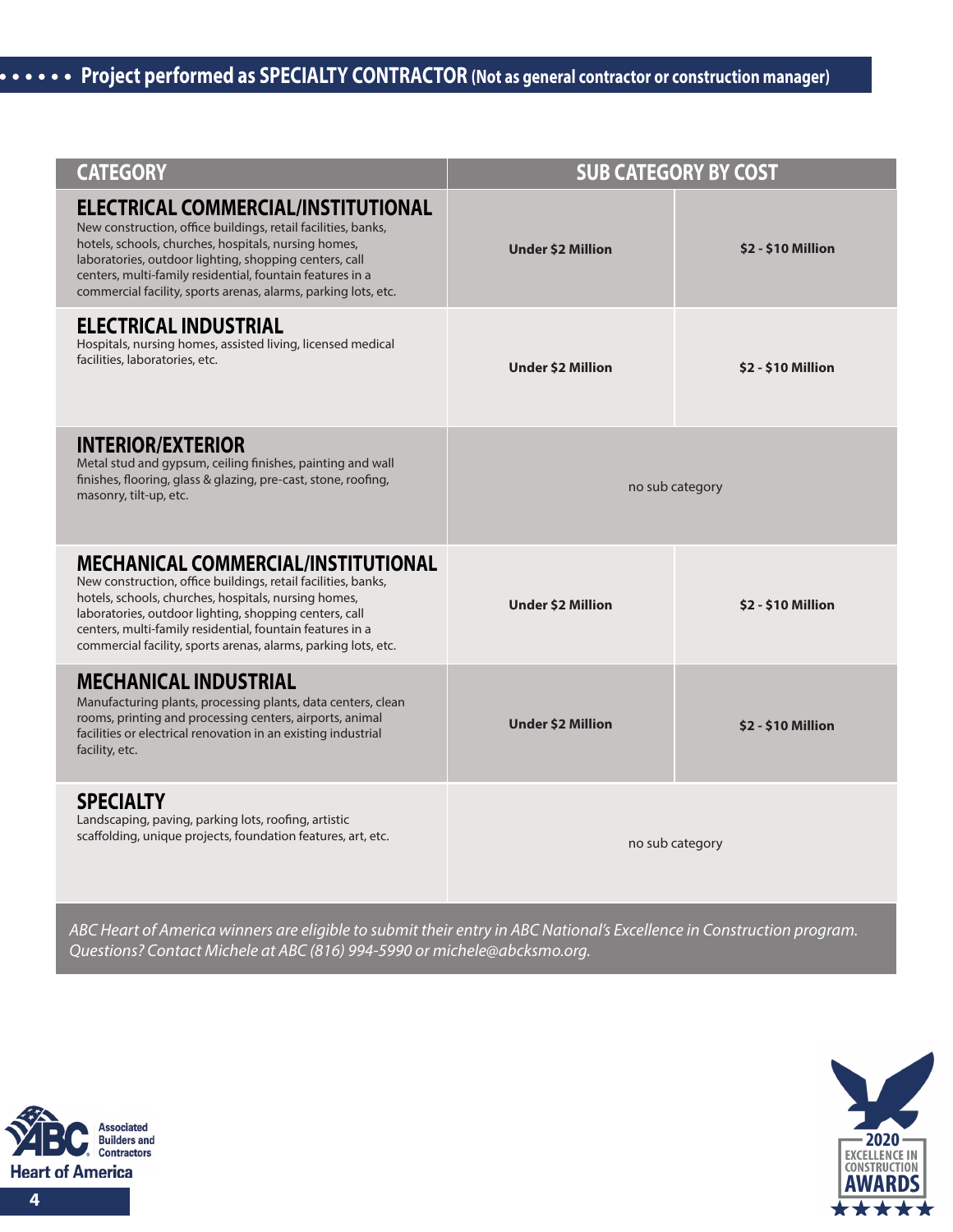Entries can earn a total of 100 points. Each section is valued as indicated below. Entries must follow the following Table of Contents (TOC), in the order listed. Please note attachments and maximum page allowances where required. Detailed list of requirements and clarifications for each section are listed below.

| <b>TAB</b>     | <b>SECTION NAME</b>                          | <b>PAGE</b><br><b>MAXIMUM</b> | <b>REQUIRED</b><br><b>ATTACHMENT</b>             | POINT VALUE    |
|----------------|----------------------------------------------|-------------------------------|--------------------------------------------------|----------------|
|                | <b>Overall Presentation</b>                  | N/A                           | N/A                                              | 5              |
| $\mathbf{1}$   | <b>Company Information</b>                   |                               |                                                  | $\theta$       |
| $\overline{2}$ | Contracted Scope of Work                     | 1                             |                                                  | 10             |
| $\overline{3}$ | <b>Project Narrative</b>                     | $\overline{4}$                |                                                  | 30             |
| $\overline{4}$ | <b>Project Safety</b>                        |                               | Project Safety Form<br>+ OSHA Form 300A<br>& 300 | 30             |
| 5              | <b>Merit Shop Partners</b>                   |                               |                                                  | 10             |
| 6              | References                                   |                               |                                                  | 5              |
| 7              | Supplemental Materials and Related Publicity | 5                             |                                                  | $\overline{2}$ |
| 8              | Photographs                                  |                               |                                                  | 8              |
|                |                                              |                               | <b>Total Points Available</b>                    | 100            |

#### **OVERALL PRESENTATION**

All uploaded documentation should be legible and pleasing to the eye. Points will be deducted for font that is too small or difficult to read. Points will be deducted for grammatical errors, spelling mistakes and other typographical errors.

#### **Tab 1 | COMPANY INFORMATION**

- Provide historical information of company (year established, founder, etc.)
- Type of work performed
- **•** Special abilities and market niches

This information is for the benefit of the judges.





**5**

**0**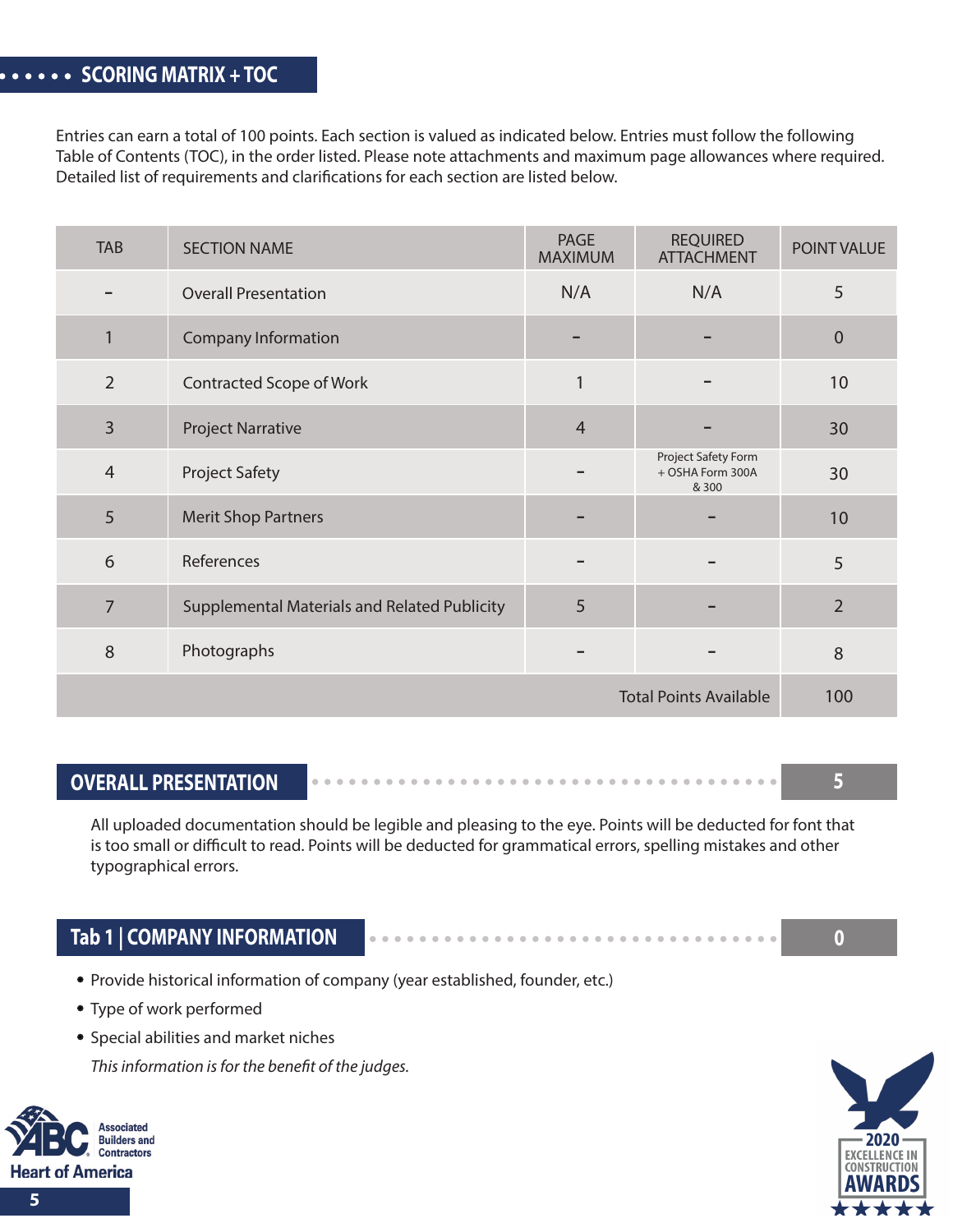*Samples of contracted scopes may be viewed online at*

*under the application section.*

*4 page maximum*

*1 page maximum*

Detailed description of your scope of work for this project.

Include:

- Type of construction
- Type of contract (i.e. Lump Sum, Time & Materials, Construction Management at Risk, Cost Plus, etc.)
- Size of project
- Contract value
- Duration of project
- Percentage of labor that is self-performed
- Describe the opportunities you provided to the construction community to participate based on merit.

### **Tab 3 | PROJECT NARRATIVE 30**

Written narrative indicating why the project is special and qualifies for an award. The focus of the narrative should be the construction (i.e. erection, installation, modification, grade footprint, etc.) of the project. Be sure the documentation is legible when selecting font design and size.

Include:

- Provide a "Project Summary" of approximately 150 words to capture or highlight what makes this project unique and might explain a specific challenge. This will be used or modified when featuring your project in written or audio descriptions.
- Any innovative programs relating to quality control
- Any innovative programs relating to scheduling
- Any value analysis/engineering processes used for the project
- Any special obstacles to overcome in completing the project
- Any difficulties or extenuating circumstances encountered in completing the project
- Any innovating programs or methods related to productivity



**6**

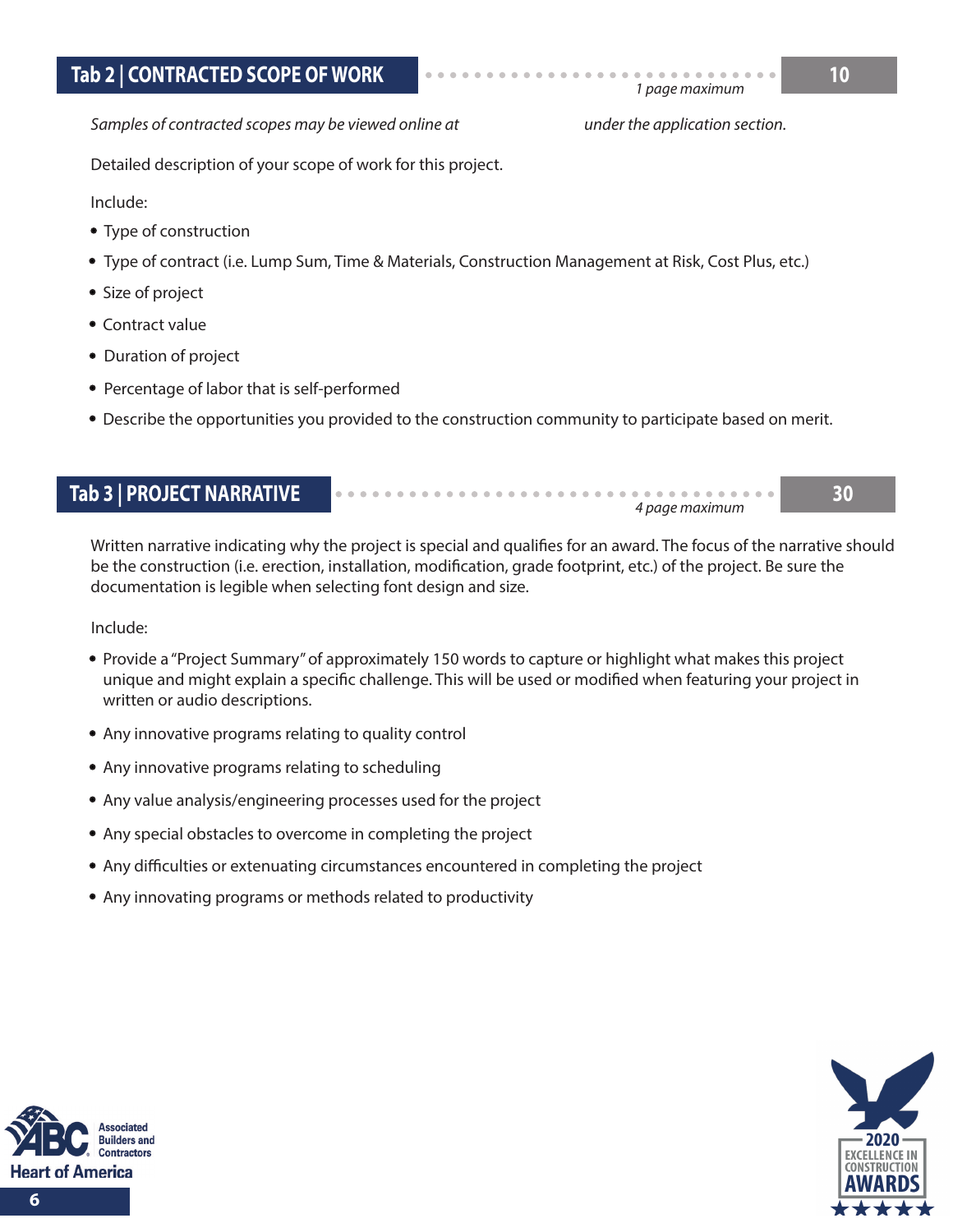- 
- To be eligible to win an award, the company must have a written Safety and Health Policy Manual.
- No project that involves prime, multi-prime or sub-trade contractors with a safety-related fatality is eligible to be considered for an award.
- Complete the Project Safety Form in this project entry guideline booklet.
- No company that experiences a safety-related fatality of a direct employee in the United States within the current program year (September 1, 2019 - August 31, 2020) is eligible for an Excellence in Construction Award. If a subsidiary is a direct ABC member versus part of a larger holding company member, then the subsidiary with a safety-related fatality is not eligible, but another subsidiary of the same holding company may be.
- A company that experienced a safety-related fatality of a direct employee in the United States during the three years before the current program year is required to provide additional information regarding action that has been taken following the fatality.
- No company that experiences a safety-related fatality with the current program year (September 1, 2018 through August 31, 2019) is eligible to submit a project.
- Must include OSHA Form 300A & 300 (project specific, if applicable) for the year(s) the project was under construction, with personal information redacted.
- In order to be eligible to win an award, the company must sign the Drug- and Alcohol-Free pledge found at drugfreeconstruction.org.

#### **Tab 5 | MERIT SHOP PARTNERS 10**

- List all contractors involved on the project.
- Include ABC members and non-ABC members. ABC will denote current ABC members.
- Include contact information (company name, email, phone number, office location) and a description of each companies' involvement percentage of work performed on the project.
- With regard to your scope of work, what opportunities did you provide to ABC members to participate based on merit?

#### **Tab 6 | REFERENCES 5**

- Include letters of recommendation from third parties involved with the project, such as the owner and design team.
- It is recommended for general contractors to submit letters from the owner or prime contracting entity and the architect.
- It is recommended that specialty or subcontractors submit a letter from the general contractor or prime contracting entity or owner.
- Additional letters are recommended.
- Provide a short description of how the author of each letter was involved in the project.



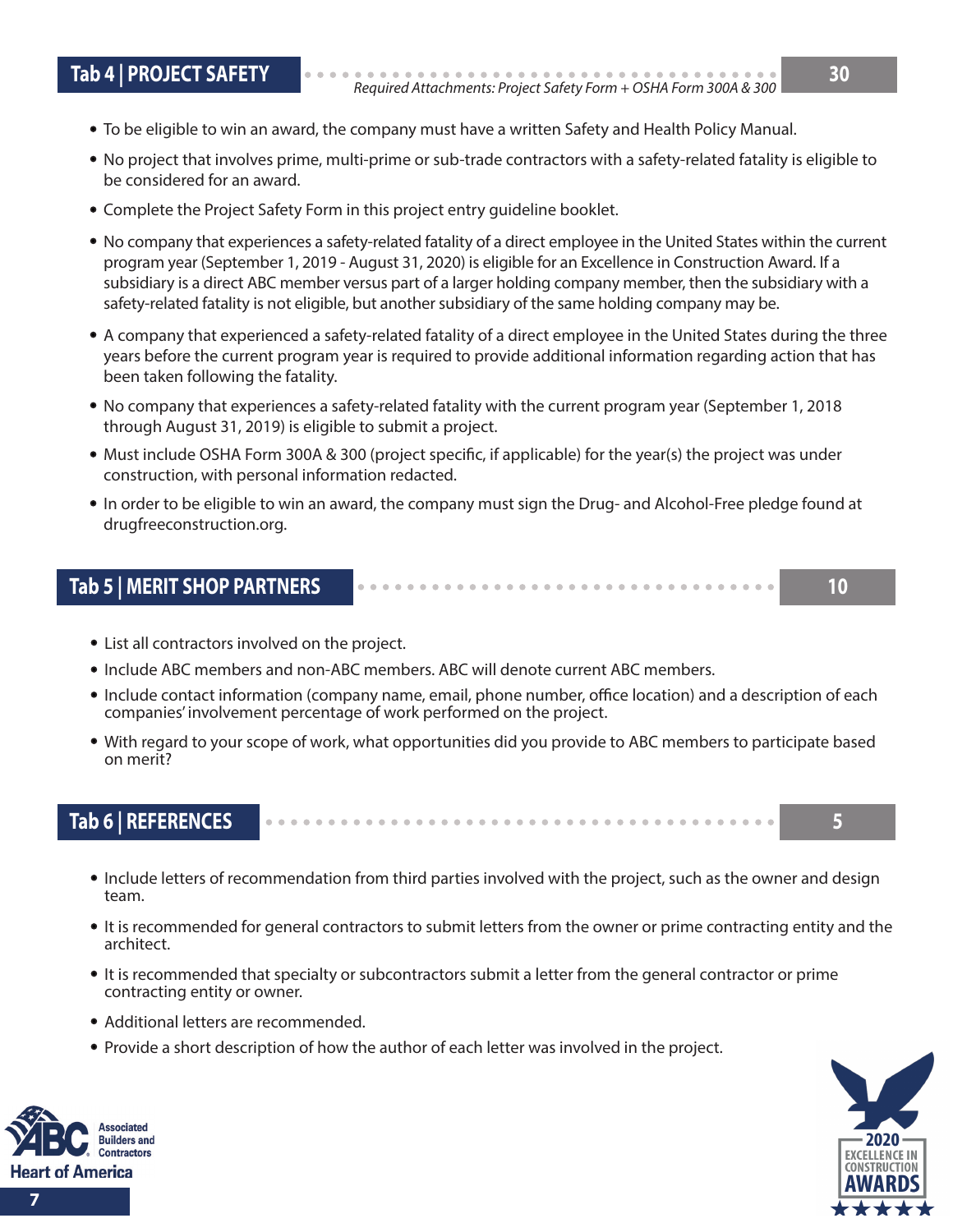- Miscellaneous supporting material
- Graphics
- Media coverage, newspaper articles, press releases
- Promotional pieces, etc.
- Positive social media posts or coverage
- Awards and promotions
- Special events

### **Tab 8 | PHOTOGRAPHS 8**

• Submit up to ten (10) quality photos. For the maximum points, include "in progress" photos for new construction or "before and after" photos for restoration or renovation projects. It is recommended to include photos relevant to the challenges and solutions mentioned in the project narrative section.

Provide a short descriptive caption for each photograph on a separate sheet; do NOT include wording on top or embedded in the photos.

*Do not upload photos embedded in PowerPoint, Word or Acrobat programs.*

*Still photos only; no videos will be allowed.*

*Review your photos to ensure there are no safety violations.*

*If any submitted photos were taken by a third-party photographer, the photographer's authorization to use the photos is required. Use the required agreement in this project entry guideline booklet giving ABC permission to use the photos.*

*Required: All photos used in this section should also be submitted as individual images in .jpg or .tif form. High resolution photos only please (minimum 300 dpi). Please name/label photos (company name, project name, type).*



**8**

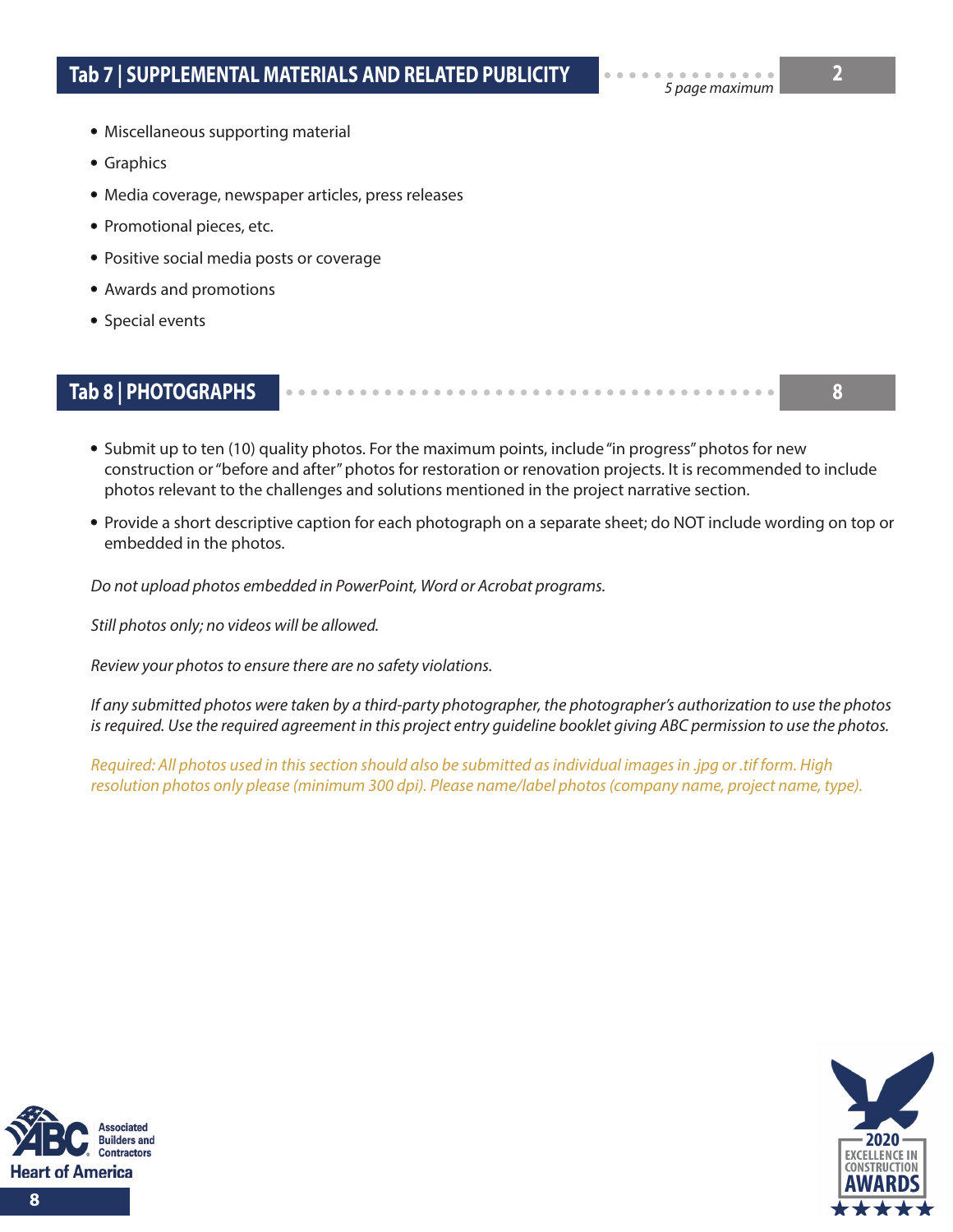*All names and addresses should be printed / typed exactly as they are to appear on the award. Do not alter or recreate this Project Form.*

| <b>Contractor Firm</b>                                                                         |                                                                                                                                                                           |
|------------------------------------------------------------------------------------------------|---------------------------------------------------------------------------------------------------------------------------------------------------------------------------|
| <b>Company Principal and Title</b>                                                             |                                                                                                                                                                           |
| <b>Mailing Address</b>                                                                         |                                                                                                                                                                           |
| City/State/Zip                                                                                 |                                                                                                                                                                           |
| Company Facebook                                                                               | Company Twitter Handle @                                                                                                                                                  |
| Company LinkedIn                                                                               | Company Instagram                                                                                                                                                         |
| as Twitter and Facebook.<br>Yes                                                                | If your project is awarded, indicate if you authorize promotion of your project via ABC's social media accounts, such<br>No, do not promote our project via social media. |
| <b>Contact Name for this Entry</b>                                                             |                                                                                                                                                                           |
| <b>Entry Contact Phone</b>                                                                     | <b>Entry Contact Email</b>                                                                                                                                                |
|                                                                                                |                                                                                                                                                                           |
| Project Name                                                                                   |                                                                                                                                                                           |
| Project Street Address/City/State                                                              |                                                                                                                                                                           |
| <b>Final Contract Amount</b>                                                                   |                                                                                                                                                                           |
| <b>Entry Category (see Category Details)</b><br><b>General Contractor/Construction Manager</b> | <b>Specialty Contractor</b><br><b>OR</b>                                                                                                                                  |
| Category and Cost Sub Category (if applicable)                                                 |                                                                                                                                                                           |
| Top Field Individual #1 - Name and Title of Project                                            |                                                                                                                                                                           |
| Top Field Individual #2 - Name and Title of Project                                            |                                                                                                                                                                           |
| Primary Architect (if applicable)                                                              |                                                                                                                                                                           |
| Primary Engineer (if applicable)                                                               |                                                                                                                                                                           |
| General Contractor, if applicant is a specialty contractor (if applicable)                     |                                                                                                                                                                           |
| <b>Starting Date of Construction</b>                                                           |                                                                                                                                                                           |
| Substantial Completion Date of Construction                                                    |                                                                                                                                                                           |
| Client / Owner (Firm Name, list all who apply)                                                 |                                                                                                                                                                           |
| Authorized Signature for Entry Submittal                                                       |                                                                                                                                                                           |
|                                                                                                |                                                                                                                                                                           |



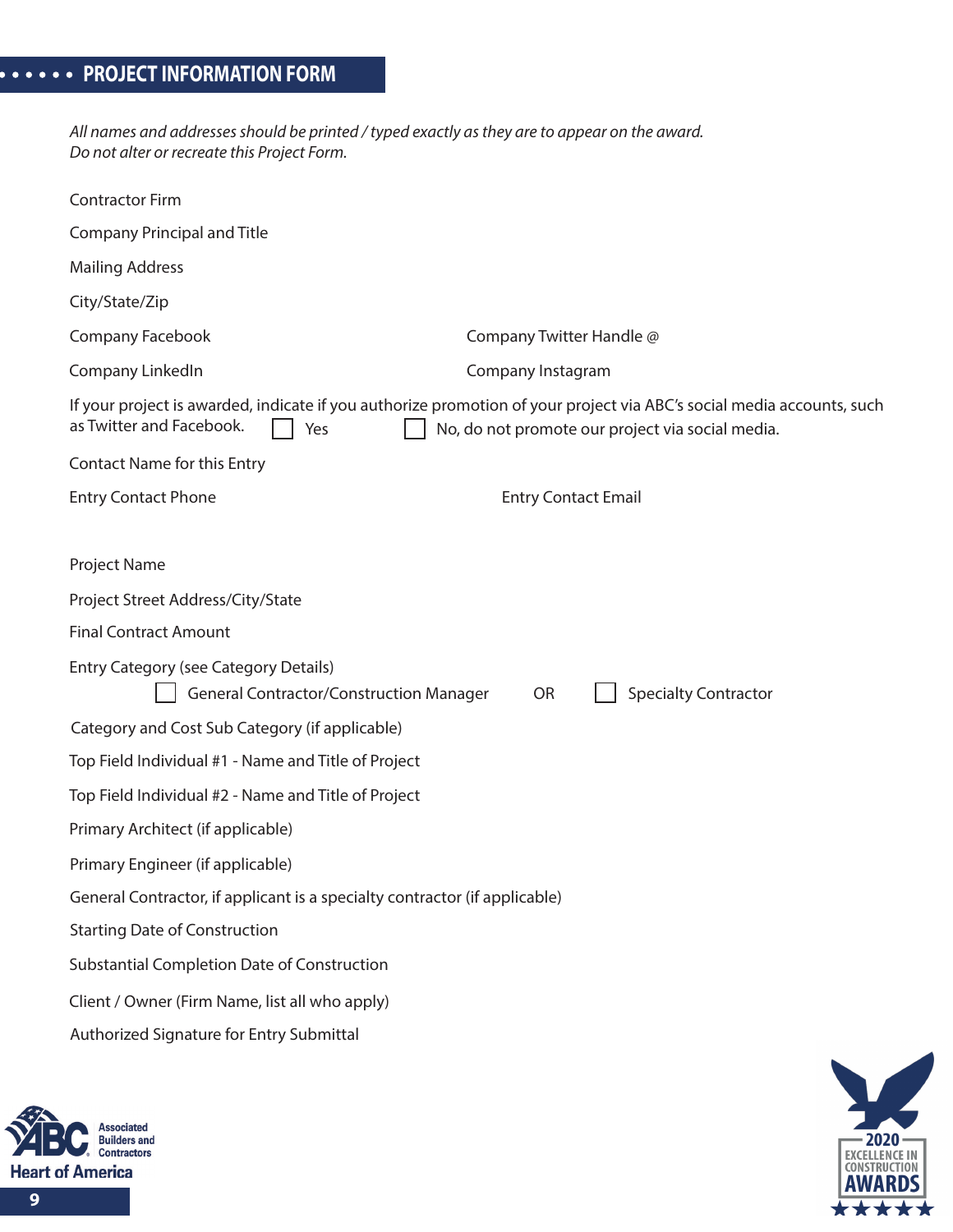| ••••• PROJECT SAFETY FORM Page 1 of 2 |  |
|---------------------------------------|--|
|---------------------------------------|--|

| 1. Did this project have a safety-related fatality?<br>Yes<br>No<br>If Yes, this project is not eligible.                                                                                                                                          |
|----------------------------------------------------------------------------------------------------------------------------------------------------------------------------------------------------------------------------------------------------|
| 2. Did the applying company have a safety-related fatality within the current<br>program year (Sept. 1, 2019 - Aug. 31, 2020)?<br>Yes<br>No<br>If Yes, this project in not eligible.                                                               |
| 3. Did your company have a safety-related fatality within two or three years of the current program year (Sept 1,<br>2017-Aug 31, 2020)?<br>Yes<br>No<br>If yes, answer the questions below.                                                       |
| * What was the violation type as determined by OSHA (i.e. Willful, Serious, Repeated, Other-than serious, No<br>violation was cited)?                                                                                                              |
| * Date and location of incident                                                                                                                                                                                                                    |
| * Were there any fines, citations or penalties issued? If so, by whom (i.e. OSHA, Police, Department of<br>Transportation, etc.)?                                                                                                                  |
| * Provide a written report up to five pages that details the following:                                                                                                                                                                            |
| • A full account of the incident and the investigation.                                                                                                                                                                                            |
| • What corrective actions were taken immediately?                                                                                                                                                                                                  |
| • What corrective actions were taken culturally?                                                                                                                                                                                                   |
| • How was accountability addressed?                                                                                                                                                                                                                |
| • What procedural changes were made?                                                                                                                                                                                                               |
| • Was there an overall evaluation of the company safety policies, and if so, what changes were made?                                                                                                                                               |
| • If the fatality occurred within two or three years prior to this program year, provide details as to how your<br>company has implemented the changes discussed above and how it has affected the overall safety<br>performance.                  |
| 4. Is your firm a 2019 STEP Safety Management System award recipient?<br>Yes<br>No                                                                                                                                                                 |
| O Platinum<br>If Yes,<br>Diamond<br>O Gold<br>O Silver<br>O Bronze<br>O Participant                                                                                                                                                                |
| If Yes, include a copy of your certificate or for more information about STEP, visit                                                                                                                                                               |
| 5. Include copies of the OSHA Form 300 and OSHA Form 300A for your company (project specific, if available) for<br>the year(s) the project was under construction with personal information redacted.<br>If omitted, your company is not eligible. |
| 6. Has your company signed the Construction Coalition for a Drug- and Alcohol-Free Workplace's pledge at<br>Yes<br>No                                                                                                                              |
| If no, your company is not eligible.                                                                                                                                                                                                               |
| 7. Does your company have a written Safety & Health Policy Manual?<br>Yes<br>No<br>If Yes, include table of contents or a one-page summary.                                                                                                        |
|                                                                                                                                                                                                                                                    |

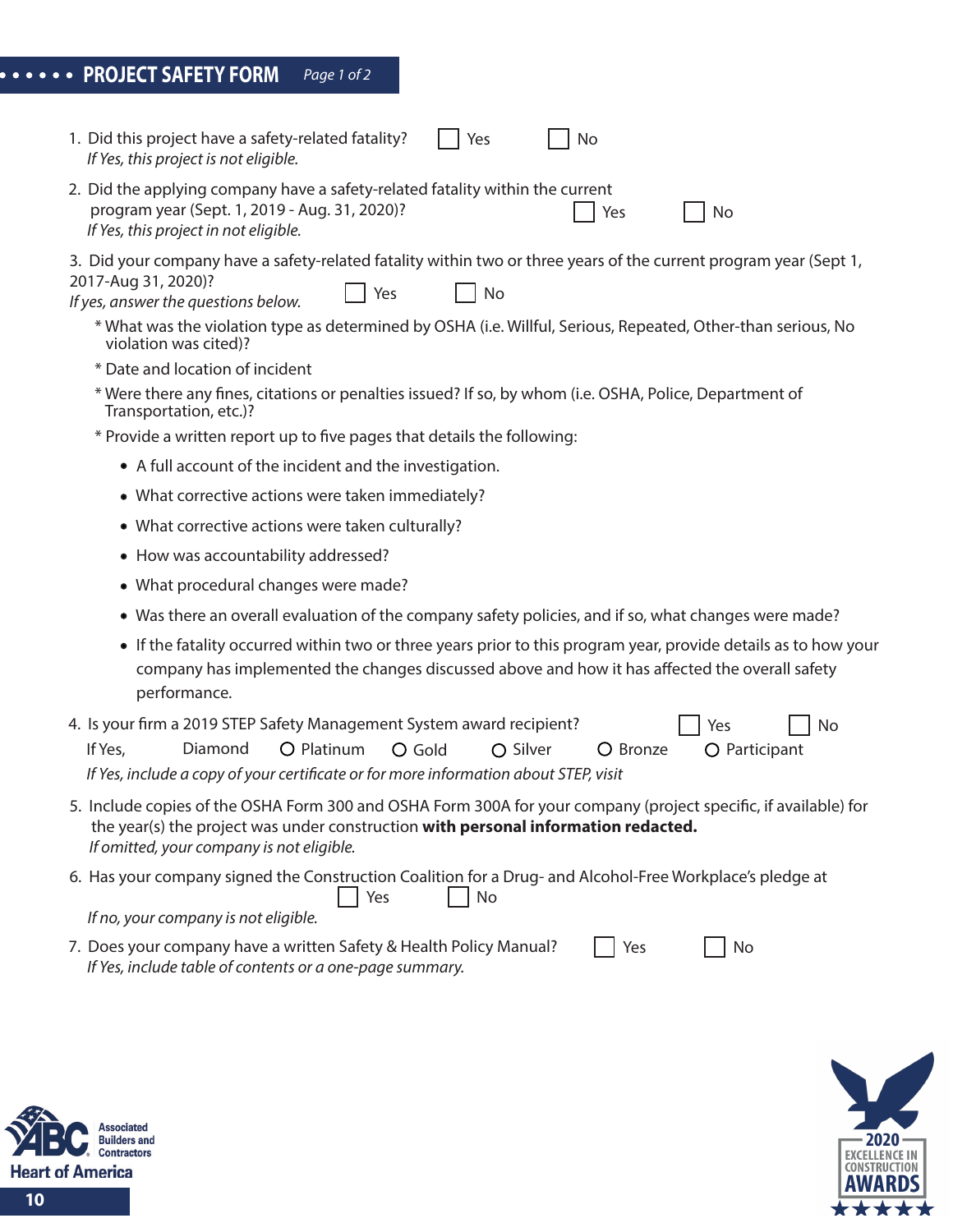## **PROJECT SAFETY FORM** *Page 2 of 2*

| 8. Indicate the following details and then calculate the project's Total Recordable Incidence Rate (TRIR)*:                                                                                                                                                         |
|---------------------------------------------------------------------------------------------------------------------------------------------------------------------------------------------------------------------------------------------------------------------|
| * Total man-hours for all disciplines included in your contract on this project:                                                                                                                                                                                    |
| * Company NAICS and SIC codes:                                                                                                                                                                                                                                      |
| * Number of OSHA recordable accidents on this project:                                                                                                                                                                                                              |
| * Number of OSHA job transfer or restriction day cases on this project:                                                                                                                                                                                             |
| * Number of OSHA days away from work cases on this project:                                                                                                                                                                                                         |
| * Compute the project's Total Recordable Incidence Rate:                                                                                                                                                                                                            |
| TRIR = Number of recordable accidents $x$ 200,000 / total man-hours for this project:<br>General contractors and construction managers must also include all specialty contractors' hours &<br>recordables on this project.                                         |
| 9. If a general contractor or construction manager, do you require accident reports<br>Yes<br>No<br>from the specialty contractors?<br>If Yes, include process on separate page.                                                                                    |
| No<br>10. Were toolbox safety meetings held with employees?<br>Yes                                                                                                                                                                                                  |
| Were these meetings documented?<br>No<br>Yes                                                                                                                                                                                                                        |
| If Yes, how often?                                                                                                                                                                                                                                                  |
| Include 1 page summary or up to 2 actual examples.                                                                                                                                                                                                                  |
| <b>No</b><br>11. Did your company regularly establish pre-task safety<br>Yes<br>planning prior to beginning work on this project?<br>If yes, provide at least one example.                                                                                          |
| 12. Did you develop a site-specific Safety & Health Policy Manual?<br>Yes<br>No<br>If Yes, include table of contents or a one-page summary.                                                                                                                         |
| 13. Did your company have a process in place to record near-miss cases on this project?<br>Yes<br>No<br>If Yes, provide supporting documentation of this process and how your company uses this information.<br>{NOTE: This does not indicate near-misses occurred} |
| 14. Does your company have a written substance abuse policy?<br>No<br>Yes<br>If Yes, include table of contents or a one-page summary.                                                                                                                               |
| 15. Was specialized training conducted on this project?<br>Yes<br>No<br>If Yes, include types of training on separate page.                                                                                                                                         |
| 16. Does your company conduct a new employee safety orientation?<br>No<br>Yes<br>If Yes, include a copy of the agenda.                                                                                                                                              |
| 17. Provide the project's organizational chart identifying the person responsible for safety.                                                                                                                                                                       |
| 18. Additional information regarding any innovative safety and health programs used on this project or the<br>company's overall safety program may be included.                                                                                                     |

Provide the below information about the person responsible for safety on this project and attesting to these accident rates:

Name: Title:

Phone: Email: